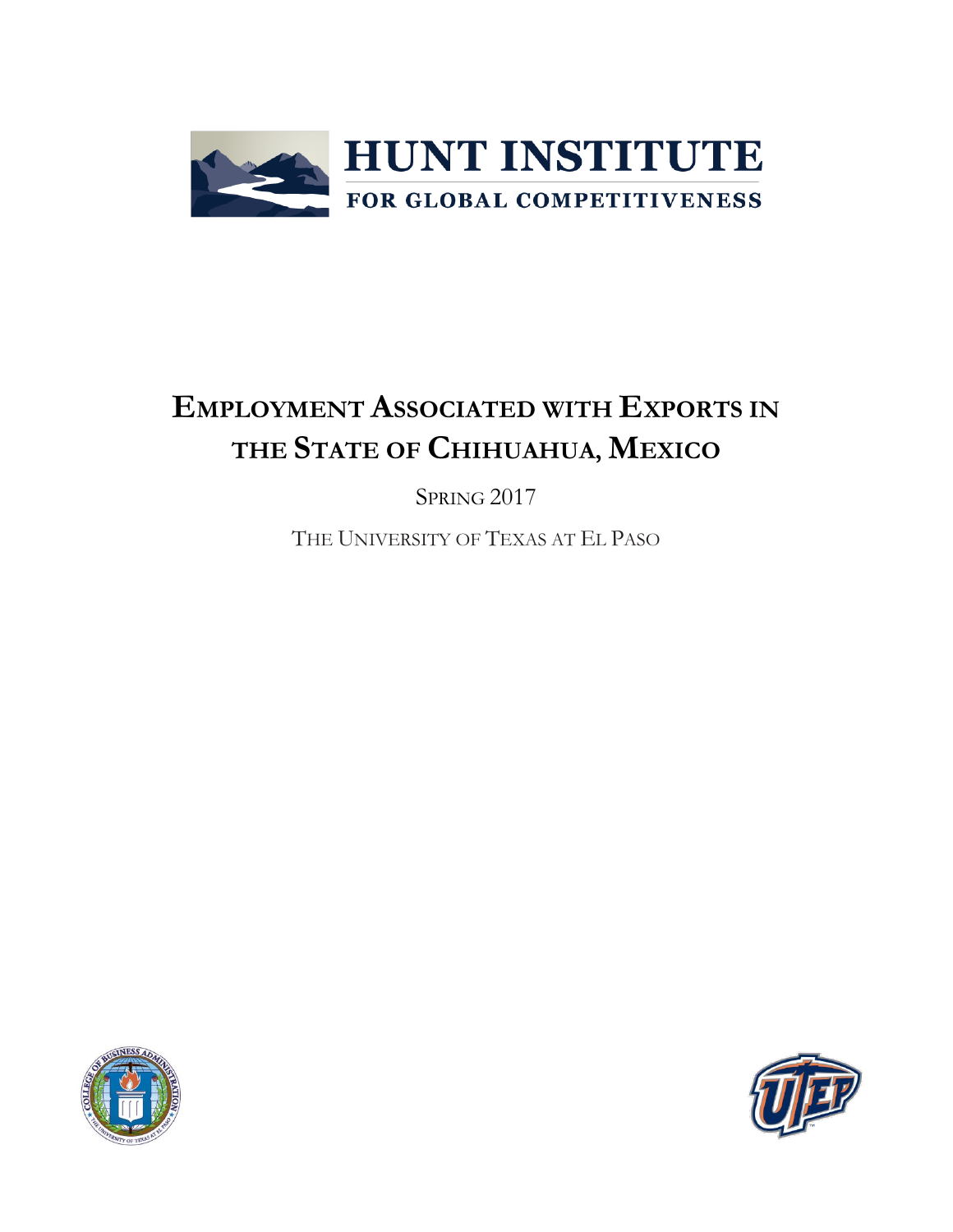## **Introduction**

In the 1980s, Mexico changed its foreign trade policies from a long period of protectionism and industrialization based on import substitution (ISI), to an open market economy. Since 1986, after becoming a member of the General Agreement on Tariffs and Trade (GATT), Mexico adopted an export promotion strategy to foster economic development. The following endorsement and implementation of a series of trade agreements with diverse countries prompted the Mexican processes of trade liberalization and economic integration.<sup>1</sup>

Currently, the Mexican economy is the 17<sup>th</sup> largest in the world, with a national Gross Domestic Product (GDP) of \$1,143 billion.<sup>2</sup> The dollar volume of exports in Mexico (\$380.6 billion) accounts for about one-third of its GDP, of which about 80 percent is traded with the United States (U.S.). <sup>3</sup> Chihuahua, one of the six states adjacent to the U.S., has the largest dollar volume of exports of all Mexican states. In 2015, Chihuahua exported \$40.3 billion worth, which represents 10.6 percent of the national total (Fig. 1). <sup>4</sup>

Implementing export expansion as an economic growth strategy in several countries motivated the study of this relationship; exploring the links between exports and economic growth became a relevant issue by the end of the 1960s. Later, researchers specifically focused on the effects that exports of manufactured goods have on the economic growth of a nation. They also have studied the behavior of employment as an

economic performance factor. Interestingly, research results provide mixed conclusions depending of the country's development and the type of good being exported.

With this background in mind, the current study assesses the exports of mining and manufactured goods vis-à-vis employment for the State of Chihuahua, as the leading exporting state in Mexico. The development of Input-Output (I-O) tables for Chihuahua is convenient for conducting a regional analysis because it reveals state inter-sectorial links that other methodologies do not provide. Such tables were built considering the productive linkages between 19 economic sectors, for years 2008 through 2015. Findings of this analysis indicate that the employment associated with Chihuahua's exporting activities represent a substantial portion of the total formal employment in the State (between 44 and 64 percent). In terms of job generation, 591,697 employees were associated, directly and indirectly, to Chihuahua´s exporting activities in 2015 in the State.

This study is organized into five sections. While the first section explores some economic indicators of Chihuahua as background, the second reviews the economic growth literature and its relationship to exporting activities. The third section describes the methodology employed and the model development. The fourth section summarizes the empirical results, and the last section presents a discussion, as well as further research questions to be analyzed.



**Figure 1 Mexican Exports by State, 2015 (in billions of dollars) Source**: *Instituto Nacional de Estadística y Geografía (INEGI).*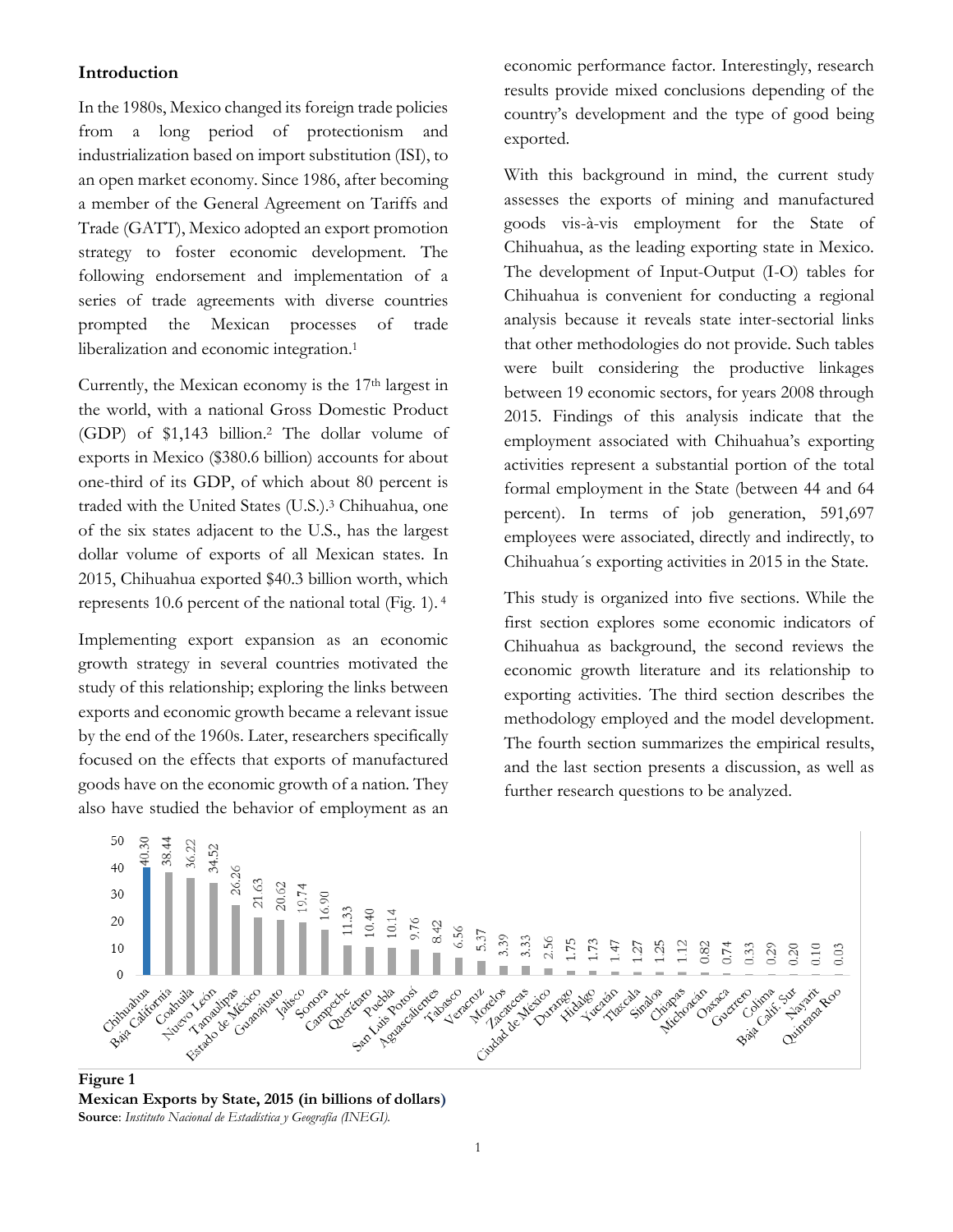## **Chihuahua, El Estado Grande en México**

Geographically, Chihuahua is located in Northwestern Mexico, and it is bordered by the States of Durango to the South, Coahuila to the East, Sinaloa to the Southwest, and Sonora to the West. Additionally, Chihuahua has an international frontier with the U.S. bordering the States of New Mexico and Texas to the North and the Northeast. This strategic location favors the international trade with the U.S., becoming the Mexico's largest trade partner.

The population in Chihuahua was 3.76 million in the fourth quarter of 2016, which represents slightly over 3 percent of the total population in Mexico (Table 1). Estimates indicate that about three quarters of the total population in Chihuahua are at their working age (above 15 years old). With an Economically Active Population (EAP) of 1,674,505, and Total Employed Population of 1,634,976 Chihuahua experienced a relatively low unemployment rate (2.38 percent) during the last quarter of 2016; the most recent figure available. <sup>5</sup>

Chihuahua has a relatively diversified economy, with three major economic centers: Chihuahua City, the State capital; Ciudad Juárez, an international manufacturing center; and Delicias, the State's main agricultural hub. The Manufacturing and Commerce sectors generate the largest number of jobs in the State with 497,941 and 290,698 respectively. The Agriculture, Forestry, Fishing and Hunting sector follows, with 146,685 employees, as several agricultural hubs across the State generate a considerable number of jobs in Chihuahua (Table 2). Chihuahua produces large volumes of pecans, apples, and oatmeal within several agricultural hubs across the State, such as Delicias, Cuauhtémoc, Guerrero, and Jimenez. <sup>6</sup> In terms of employment, the overall number of jobs in the State of Chihuahua has experienced a consistent growth of about 28 percent since 2010 (Fig. 2).

The State of Chihuahua is the 10th largest economy in Mexico. About 3 percent of Mexico's GDP is attributable to the Chihuahua economy (Fig. 3).<sup>7</sup> Chihuahua serves as crucial commercial route for Mexico, with billions of dollars entering the economy as a benefit from Mexican international trade agreements, such as the North American Free Trade Agreement (NAFTA). In fact, Chihuahua has the largest dollar volume of exports in the country with \$40.3 billion, 10.6 percent of the national total.

#### **Table 1**

**Population Figures, the State of Chihuahua and National, 2016**

|                                        | Chihuahua | National    | $%$ of Nat. |
|----------------------------------------|-----------|-------------|-------------|
|                                        | (A)       | (B)         | (A/B)       |
| <b>Total Population</b>                | 3,759,864 | 122,746,451 | 3.06        |
| Population Under 15 Years Old          | 1,009,715 | 32,269,331  | 3.13        |
| Working Age Population (WAP)           | 2,750,149 | 90,477,120  | 3.04        |
| Economically Inactive Population (EIP) | 1,075,644 | 36,442,320  | 2.95        |
| Economically Active Population (EAP)   | 1,674,505 | 54,034,800  | 3.10        |
| <b>Employed Population</b>             | 1,634,976 | 52,123,674  | 3.14        |

**Source:** *Encuesta Nacional de Ocupación y Empleo (ENOE); Fourth Quarter 2016.*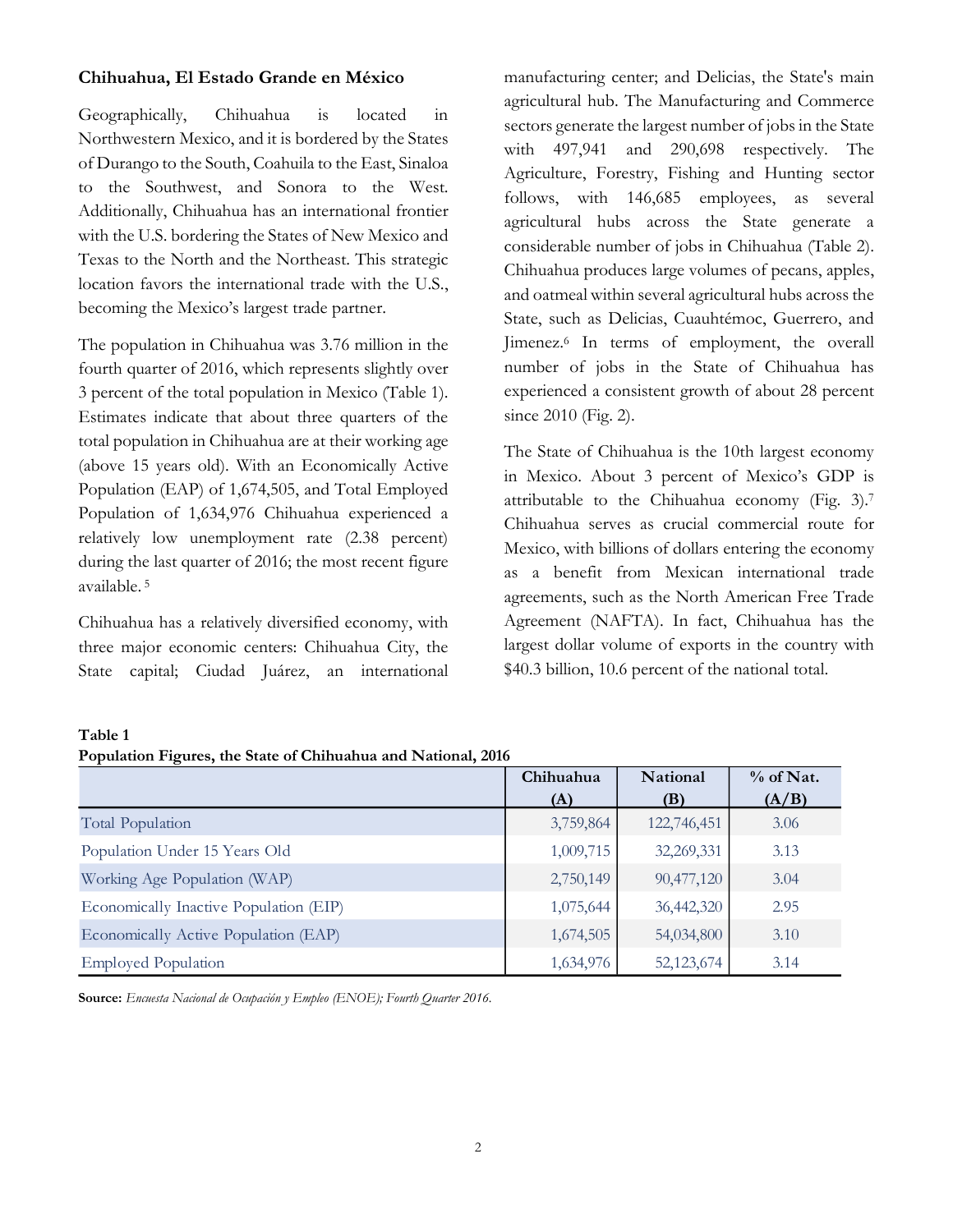### **Table 2 Employment Figures, the State of Chihuahua and National, 2016**

|                                                      | Chihuahua | National   | % of National |
|------------------------------------------------------|-----------|------------|---------------|
|                                                      | (A)       | (B)        | (A/B)         |
| <b>Employed Population</b>                           | 1,634,976 | 52,123,674 | 3.14          |
| Agriculture, Forestry, Fishing, and Hunting          | 146,685   | 6,920,547  | 2.12          |
| Mining, Electricity, and Water                       | 18,762    | 379,300    | 4.95          |
| Manufacturing                                        | 497,941   | 8,528,629  | 5.84          |
| Construction                                         | 120,972   | 4,346,696  | 2.78          |
| Commerce                                             | 290,698   | 9,802,437  | 2.97          |
| Accomodations and Food Services                      | 92,570    | 3,848,043  | 2.41          |
| Transport and Warehousing                            | 53,676    | 2,647,569  | 2.03          |
| Professional, Financial, and Corporate Services      | 91,817    | 3,565,476  | 2.58          |
| Social Assistance                                    | 107,396   | 4,170,171  | 2.58          |
| Other Services                                       | 131,100   | 5,407,012  | 2.42          |
| Public Administration and International Institutions | 58,246    | 2,217,975  | 2.63          |
| Not Specified                                        | 25,113    | 289,819    | 8.67          |

**Source**: *Encuesta Nacional de Ocupación y Empleo (ENOE); Fourth Quarter 2016.*



**Figure 2**

**Chihuahua's Employment by Sector, 2008 – 2016 (in thousands)**

**Source**: *Encuesta Nacional de Ocupación y Empleo (ENOE); Fourth Quarter, each year.*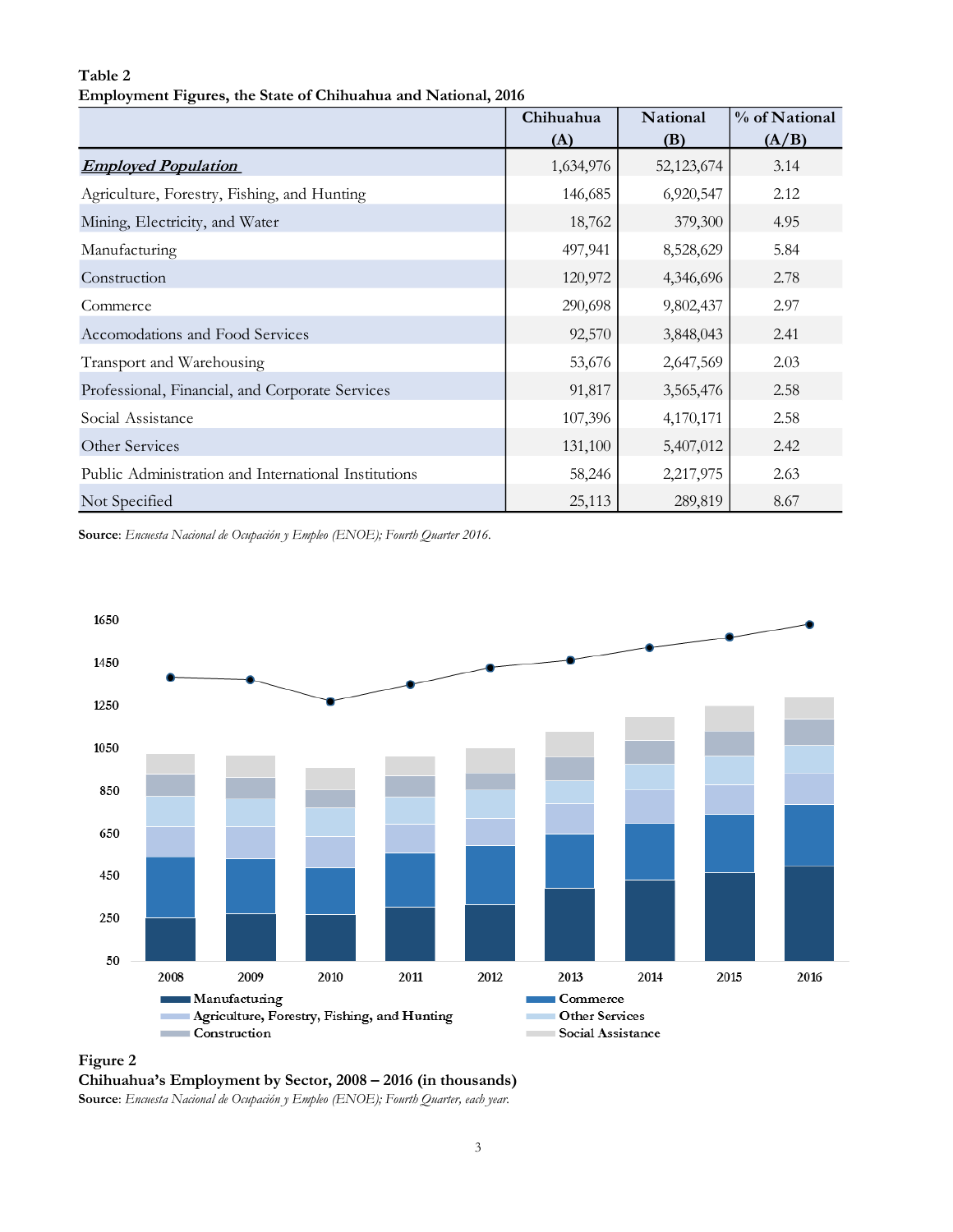

#### **Figure 3**

**Gross Domestic Product in Mexico by State, 2015 (in millions of U.S. dollars, current prices) Source:** *Instituto Nacional de Estadística y Geografía (INEGI).*

#### **Economic Growth and Exports**

The relationship between economic growth and exports appears well documented in the economic development literature. <sup>8</sup> Yet, this relationship seemed unclear during the 1960s, as it was difficult to determine if there was an interdependent or unilateral relationship. Several studies supported the idea that exports function as a key factor in stimulating economic growth; such that, countries eager to advance their economic growth should implement export-oriented policies.<sup>9</sup>

Export-oriented policies can produce diverse results in different countries. For instance, evidence found by *Michaely* indicates that export performance affects economic growth only once a country reaches a minimum level of economic development. <sup>10</sup> *Syron and Walsh* found that, in general, underdeveloped countries expect a smaller impact from exports on growth than developed countries due to their weak institutional framework.<sup>11</sup> However, this positive relationship does not prevail in all studies. 12 Contrasting evidence from *Xu* shows that exports do not cause growth in every nation. 13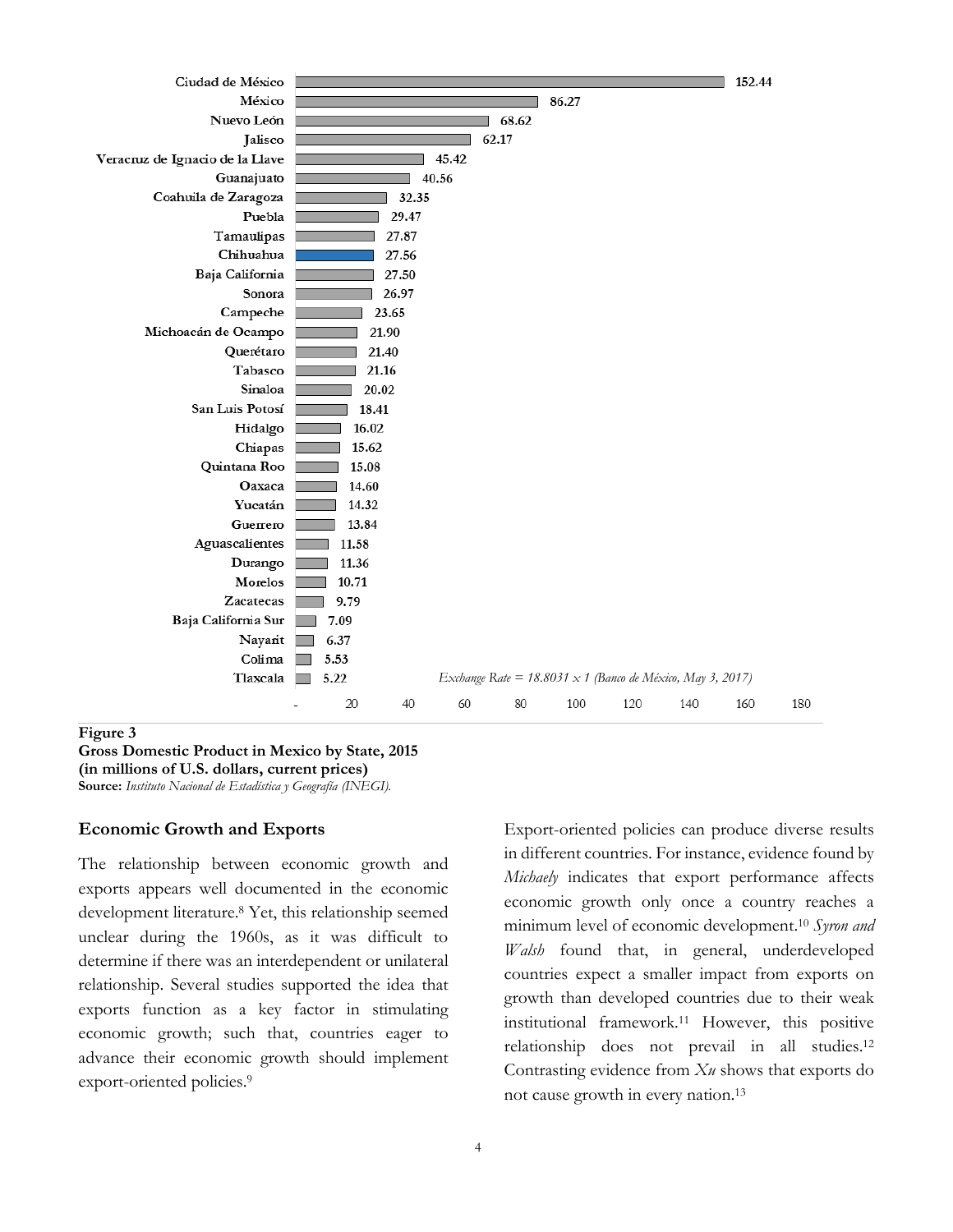Alternative approaches to gauge the effects of exports on economic growth incorporate new variables of interest such as manufacturing exports, investment, and manufacturing output. <sup>14</sup> Although findings support the notion that exports have a positive effect on economic growth, the impact depends on the product composition and volume of exports.<sup>15</sup> For instance, *Fosu* found that if a distinction is made between exports of primary and manufacturing goods of less developed countries, positive impacts are associated, almost entirely, with the manufacturing portion of exports.<sup>16</sup> Such type of findings encourages countries to support manufacturing exports over primary goods exports, as a means of maximizing their benefits.

By the end of the 1990s, a widespread consensus arose among economic growth researchers. They coincide that manufacturing exports stimulate economic growth and technological progress. <sup>17</sup> Therefore, manufacturing exports and its relationship with different measures of economic performance, such as employment, are further evaluated. *Radelet*, for instance, found that the magnitude of impact on employment can be determined by the relative size of the manufacturing sector of a country. In many instances in developing countries, export platforms do not create a sufficient number of jobs because a relatively small share of overall employment is related to the manufacturing sector. 18

Export oriented policies highly influence domestic employment and unemployment rates, due to the increase of demand (domestic and foreign markets together). <sup>19</sup> Changes in the type and volume of exports influence the production of domestic goods, stimulating growth, development, and employment.<sup>20</sup> Thus, export analysis is critical when selecting an economic development strategy; furthermore, studying the relationship between exports and employment becomes relevant for countries who encourage trade as an economic development strategy. These type of studies have been completed

for several nations such as Asian-Pacific countries (Korea, Indonesia, Japan, and China), the Economic Community of West African States (ECOWAS), the European Union, and Latin American countries. 21

The relationship between exports and economic performance has also been studied in Mexico, particularly, after structural changes associated with the NAFTA. Namely, evidence from *Moreno-Brid et al.* indicated that an increase in exports of manufacturing goods resulted in mild growth in employment and the overall Mexican economy. <sup>22</sup> If an export strategy is used to stimulate employment, a detailed analysis should be performed in advance to determine which specific sectors of the economy would experience the largest impacts from exporting activities. 23

The most common technique used to study employment via sectorial analysis is the I-O modeling. The nature and structure of this methodology allow the researcher to conduct a detailed analysis at the disaggregated level by industry sector. This type of analysis at the country level has been conducted in several countries, such as in China and Japan, with valuable conclusions as a result. 24

The effects of international trade on employment by sector using I-O modeling technique have also been examined at the national level in Mexico. For instance, *Aroche et al.* found a large generation of jobs supported by domestic demand, with exports showing only a minimal or even negative effect on local employment when final demand<sup>i</sup> was disaggregated. <sup>25</sup> Similarly, *Ruiz-Napoles* reported that a large percentage of jobs created in Mexico between 1995 and 2000 was attributable to the domestic market, rather than exports, with overall employment impacts (direct and indirect) less than what was expected after the first years of NAFTA. <sup>26</sup> Although sectorial trade impacts on employment using I-O modeling have been studied at the national level in Mexico and other countries, regional studies of this nature do not abound.

 $\overline{a}$ 

<sup>i</sup> Final demand was disaggregated into its components (domestic demand, exports, and imports) before been analyzed.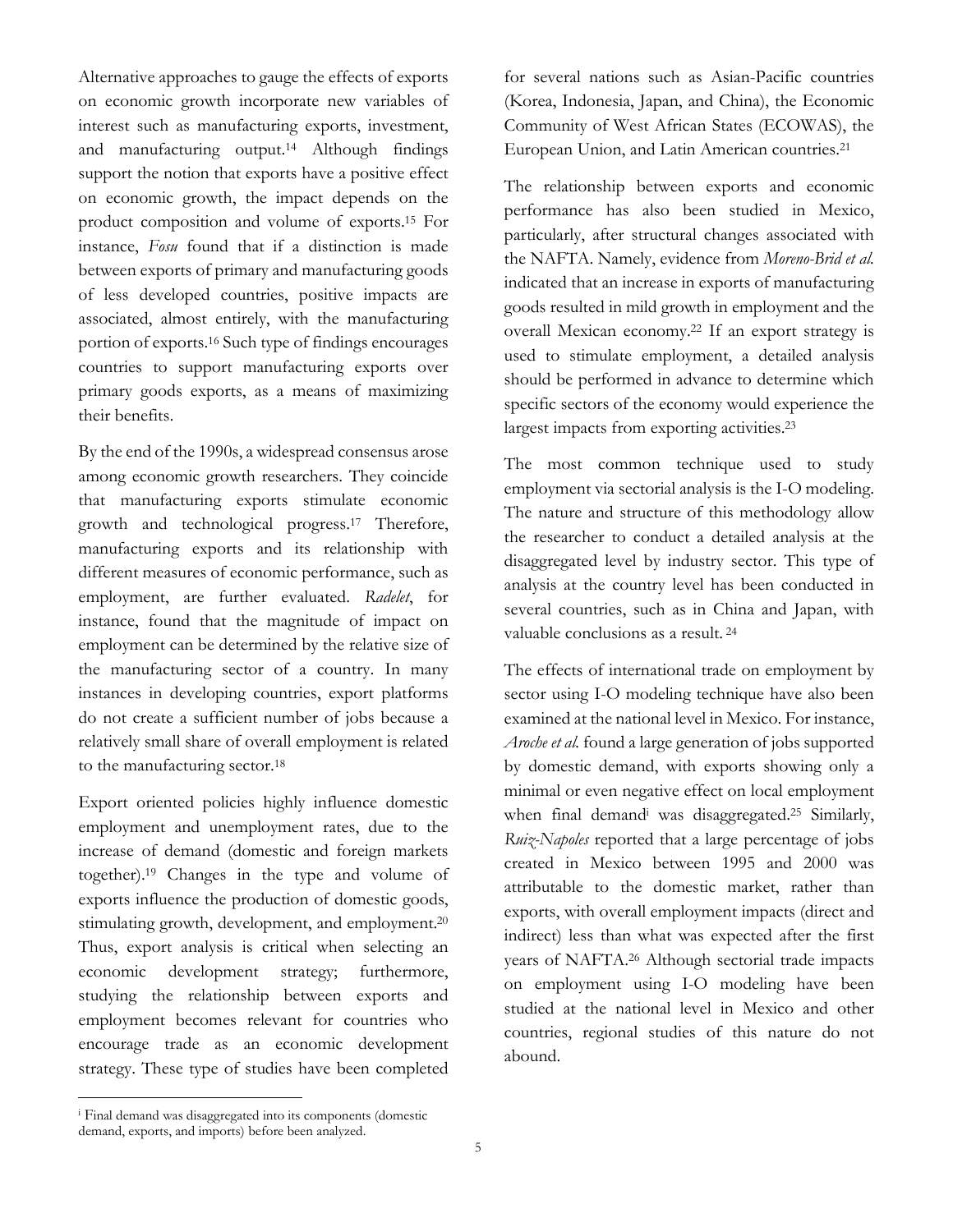Some of the few studies that employ regional I-O modeling were completed using state level data for the U.S. and Mexico. *Coughlin and Cartwright* examined the impact of exports on employment in the U.S. in several states. Their results indicated a positive relationship between exports and employment in most states. <sup>27</sup> *George and Taylor* explored employment impacts from merchandise exports to Mexico at the state level in Texas via I-O modeling. They concluded that merchandise exports to Mexico resulted in only a small fraction of employment growth in Texas.<sup>28</sup> *Ayala et al.* calculated the output and employment multipliers for some states in the Northeast of Mexico, to then estimate the employment associated with their exporting activities with the U.S. and Canada. Their findings indicated that exports to the States of Texas, Michigan, and California generated the largest output and employment impacts of all States in both the U.S. and Canada at the Northeast States of Mexico. 29

An I-O modeling technique is appropriate for identifying multiplier effects derived from structural changes in the economy, such as an increase in total exports. Given that the I-O model provides detail of the interrelationships among industries, the direct and indirect employment effects associated with exporting activities can be identified. Direct employment accounts for the number of jobs associated with exporting companies; indirect employment accounts for the number of jobs associated with all commercial relationships in the supply chain of exporting companies.

#### **Methodology**

The I-O modeling technique is an analytical framework developed by Wassily Leontief in the late 1930s. The fundamental purpose of the I-O modeling technique is to examine the interdependence of industries in an economy.<sup>30</sup> I-O analysis employs sectorial purchase/sales relationships to illustrate how industries and institutions are linked by the intermediate inputs they provide one another to

produce a final output. An I-O model, essentially, captures all rounds of inter-industry/institutional relationships that form the production processes of industries in a given economy. <sup>31</sup> Therefore, an I-O model can be used to estimate economic impacts derived from a particular change or shock in a region's economy, such as a new construction project or a change in public policy being implemented.

Although I-O modeling studies have been conducted for several states in Mexico, this research project is the first one of its kind that examines the State of Chihuahua using a multi-year evaluation. The process that describes the generation of I-O tables for the State of Chihuahua, and the use of those tables to estimate direct and indirect employment associated with State exports requires a mathematical calculation that involves four stages.

In the first stage, the INEGI national I-O tables available (2008 and 2012) are used to produce a complete time series from 2008 through 2015. Although national I-O tables are not developed on a yearly basis, INEGI provides complementary data (e.g. gross production, gross value added, intermediate demand and consumption) that can be used to produce tables for intermediate years via the RAS methodology. The RAS methodology, or "biproportional" matrix balancing approach, is a nonsurvey technique commonly used to update I-O tables' coefficients using a given year as basis of estimation.<sup>32</sup> This method was originally designed by *Stone and Brown*, and extensively tested by *Bacharach* to solve the problem of updating a given old I-O table to amore current, or even future period for which only row and column totals are given.<sup>33</sup> While the 2009- 2011 national I-O tables are produced using 2008 as base year in this study, the 2013 - 2015 tables use 2012 as year estimating origin.

In the second stage, the State I-O tables for Chihuahua are produced from the corresponding national tables generated in the first stage. This process follows the FLQ approach, or Flegg location quotients, to estimate state figures from national data via regional specialization. <sup>34</sup> State GDP, as well as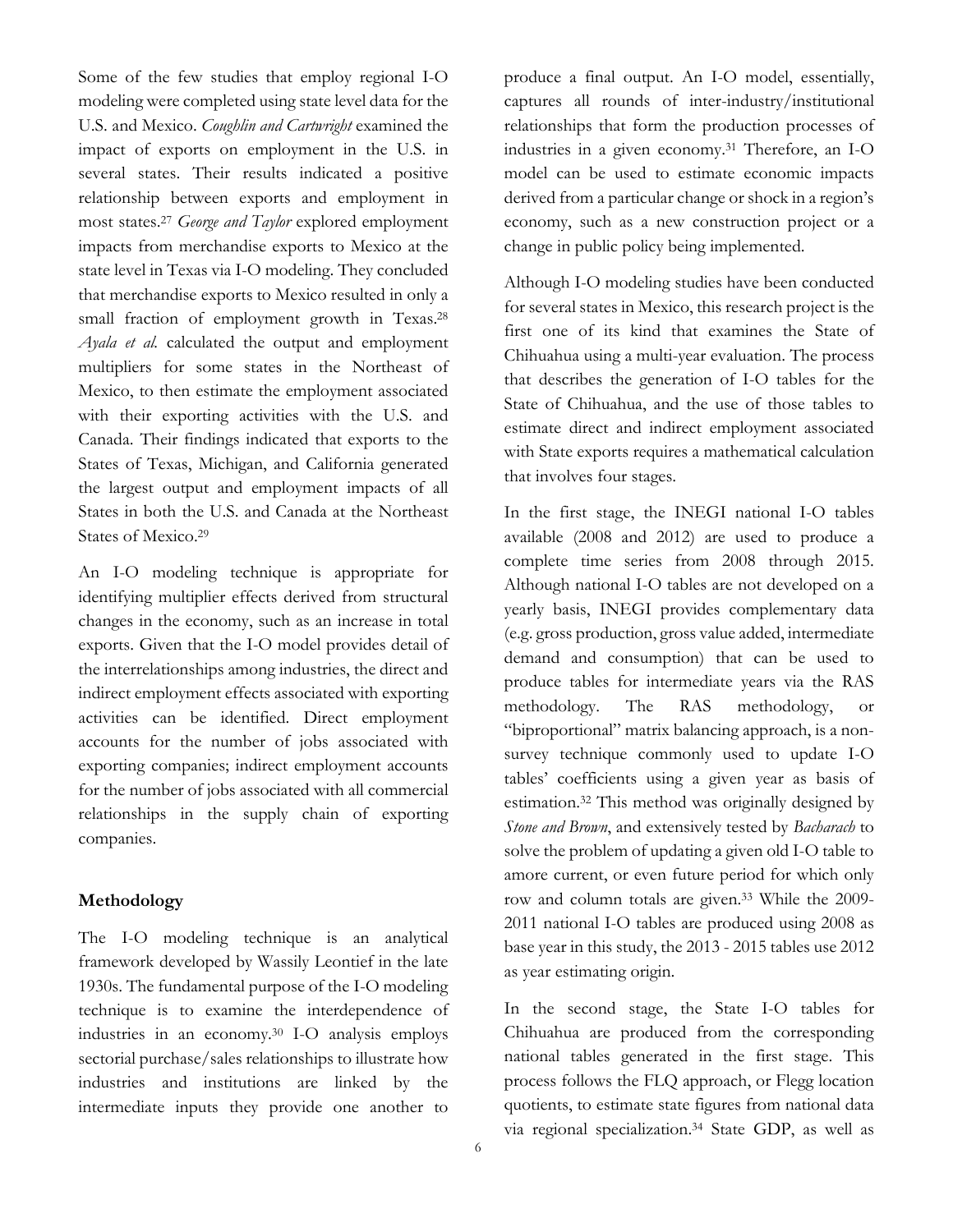some national figures, such as average propensity to import and effective taxes on products, are used to derive the I-O tables for Chihuahua. These tables consist of a 19x19 matrix where the relationships between each one of the 19 sectors of the economy are detailed.

In the third stage, the technical coefficients matrix is calculated as a proportion of output per sector and total gross production. Such calculation is applied to all 19 sectors of the economy. The technical coefficients matrix (19x19) represents the sectorial relationship of production and output for all 361 links in the State economy.

In the fourth stage the output and employment multiplier matrices are developed. The output and employment multipliers have a final row for each sector, known as the column vector summation. This figure represents the increase in output or employment, respectively, resulting from an additional unit incorporated into any sector in the economy, while considering the interindustry relationships.

The employment multiplier is used in this study to calculate the total employment (direct and indirect) associated with state exports in Chihuahua, Mexico. Total exports of the mining and manufacturing sectors are multiplied by the respective employment multiplier column vector summation to generate the number of employees in each supplier sector of intermediate inputs associated with the amount of exports. The amount of exports in Chihuahua is reported by INEGI in millions of U.S. dollars at a yearly basis, and only includes the Mining and Manufacturing sectors of the economy. This figure was converted to Mexican pesos using the Banco de Mexico average annual exchange rate for each year included in the study. The calculation detailed above is made for the eight years examined in this study, 2008 through 2015.

## **Empirical Results**

According to INEGI, the State of Chihuahua exported \$643,631 million pesos worth of mining and manufacturing products to the rest of the world in 2015. The results in this study indicate that such volume of exports supported 591,697 formal sector employees (direct and indirect) in the State in that same year (Table 3). The distinction between formal and informal sector employees is pertinent because the informal employment in Mexico is relatively large. In 2016, it was estimated that about 35.4% of the employed population in Chihuahua has an employee in the informal sector. Since estimates of formal sector employees in the State of Chihuahua accounted for 1,161,777, 50.93 percent of formal employment in Chihuahua was associated with the State exporting activities during that year. Employment associated with exports in the State increased from 427,969 in 2008, to 671,322 in 2014 (about 57 percent). Then, this employment amount fell about 12 percent during 2015, reaching 591,697 jobs (Table 4). The uncombined estimates for the manufacturing and mining exports are available in the Appendix (Table A1).

The difference between manufacturing and mining exports in Chihuahua is substantial; manufacturing exports represented 97 percent, or more of these two sectors. Therefore, the associated employment with manufacturing exports was studied individually. Employment associated with manufacturing exports totaled 576,369 during 2015, almost 35 percent higher than the 2008's volume of 427,694, but about 11 percent lower than the 2014's number (646,623).

Finally, employment associated with manufacturing exports can be disaggregated in direct and indirect employment estimates. Direct employment associated with manufacturing exports in the State of Chihuahua accounts for 78.3 percent of the total associated employment in 2009, and grows to 84.4 percent by 2015 (Table 5).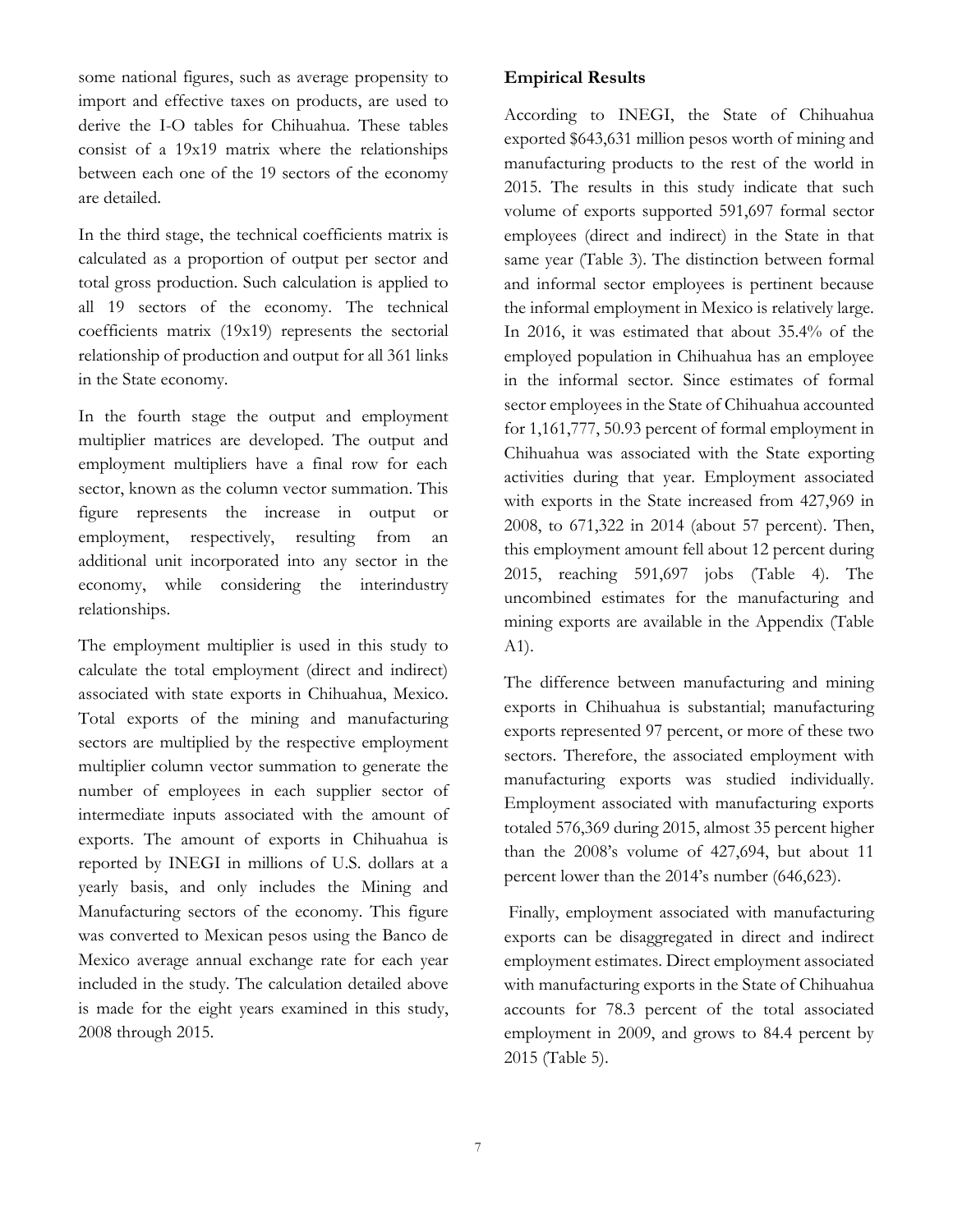## **Table 3**

#### **Exports, Employment and Associated Employment in the State of Chihuahua, 2008 - 2015**

|                                                                                      | 2008                    | 2009       | 2010      | 2011                    | 2012      | 2013                    | 2014         | 2015          |
|--------------------------------------------------------------------------------------|-------------------------|------------|-----------|-------------------------|-----------|-------------------------|--------------|---------------|
| Exports, Mining and Manufacturing sectors <sup>a</sup><br>(million of pesos)         | $\mathbb{S}$<br>310,955 | \$ 336,201 | \$438,124 | $\mathbb{S}$<br>480,030 | \$548,112 | 562,769<br>$\mathbb{S}$ | 609,366<br>S | \$<br>643,631 |
| Estimated Number of Formal<br>Employees in Chihuahua <sup>b</sup>                    | 970,009                 | 911,504    | 951,056   | 906,503                 | 979,700   | 1,105,407               | 1,143,416    | 1,161,777     |
| Employees Associated with Exports <sup>c</sup><br>(Mining and Manufacturing sectors) | 427,969                 | 423,739    | 557,028   | 580,766                 | 566,830   | 638,881                 | 671,322      | 591,697       |
| Percentage of Employment Associated<br>with Exports (Direct and Indirect)            | 44.12%                  | 46.49%     | 58.57%    | 64.07%                  | 57.86%    | 57.80%                  | 58.71%       | 50.93%        |

#### **Source**:

*a : Instituto Nacional de Estadística y Geografía (INEGI);*

*b : Encuesta Nacional de Ocupación y Empleo (ENOE);*

*c : Author's own calculations.*

## **Table 4 Employment Associated with Manufacturing and Mining Exports in the State of Chihuahua, 2008 - 2015**

|                                                                  | 2008           | 2009    | 2010           | 2011           | 2012           | 2013    | 2014                     | 2015    |
|------------------------------------------------------------------|----------------|---------|----------------|----------------|----------------|---------|--------------------------|---------|
| <b>Manufacturing and Mining Sectors</b>                          |                |         |                |                |                |         |                          |         |
| Agriculture                                                      | 12,210         | 16,098  | 23,961         | 27,779         | 25,371         | 23,098  | 20,609                   | 13,854  |
| Mining                                                           | 595            | 2,260   | 5,549          | 4,198          | 6,035          | 14,486  | 34,025                   | 18,980  |
| Utilities                                                        | 998            | 689     | 1,239          | 1,520          | 2,130          | 1,520   | 884                      | 890     |
| Construction                                                     | 71             | 62      | 121            | 149            | 108            | 180     | 216                      | 234     |
| Manufacturing                                                    | 383,139        | 352,543 | 467,176        | 500,793        | 485,599        | 539,718 | 548,239                  | 501,893 |
| Retail and Wholesale Trade                                       | 16,399         | 29,261  | 37,719         | 25,041         | 27,955         | 37,945  | 44,568                   | 35,919  |
| Transportation and Warehousing                                   | 2,036          | 2,574   | 3,048          | 2,187          | 2,685          | 2,587   | 4,122                    | 2,926   |
| Information                                                      | 309            | 414     | 457            | 579            | 319            | 509     | 419                      | 345     |
| Finance and Insurance                                            | 254            | 419     | 860            | 780            | 368            | 542     | 382                      | 453     |
| Real Estate and Rental and Leasing                               | 79             | 147     | 108            | 117            | 63             | 151     | 133                      | 180     |
| Professional, Scientific & Technical Services                    | 5,018          | 4,597   | 3,114          | 3,006          | 3,451          | 3,001   | 1,705                    | 2,356   |
| Management of Companies and Enterprises                          | 286            |         | 46             | 53             |                | 61      | 34                       |         |
| Administrative and Support, Waste Mgmt<br>& Remediation Services | 3,401          | 10,170  | 9,067          | 10,375         | 9,327          | 9,787   | 11,410                   | 9,250   |
| <b>Educational Services</b>                                      | 15             | 6       | 8              | 6              | 6              | 7       | 8                        | 6       |
| Health Care and Social Assistance                                | $\overline{a}$ | ÷.      | $\overline{a}$ | $\overline{a}$ |                |         | $\overline{\phantom{a}}$ |         |
| Arts, Entertainment, and Recreation                              | 1              | 6       | 9              | $\overline{2}$ | $\overline{2}$ | 3       | 5                        | 8       |
| Accommodation and Food Services                                  | 1,266          | 1,643   | 1,498          | 1,322          | 1,502          | 1,919   | 1,586                    | 1,192   |
| Other Services (except Public Administration)                    | 1,890          | 2,847   | 3,046          | 2,858          | 1,906          | 3,366   | 2,968                    | 3,205   |
| Public Administration                                            |                | 2       | 3              | $\overline{2}$ |                |         |                          |         |
| Total                                                            | 427,969        | 423,739 | 557,028        | 580,766        | 566,830        | 638,881 | 671,322                  | 591,697 |

**Source**: *Authors' own calculations.*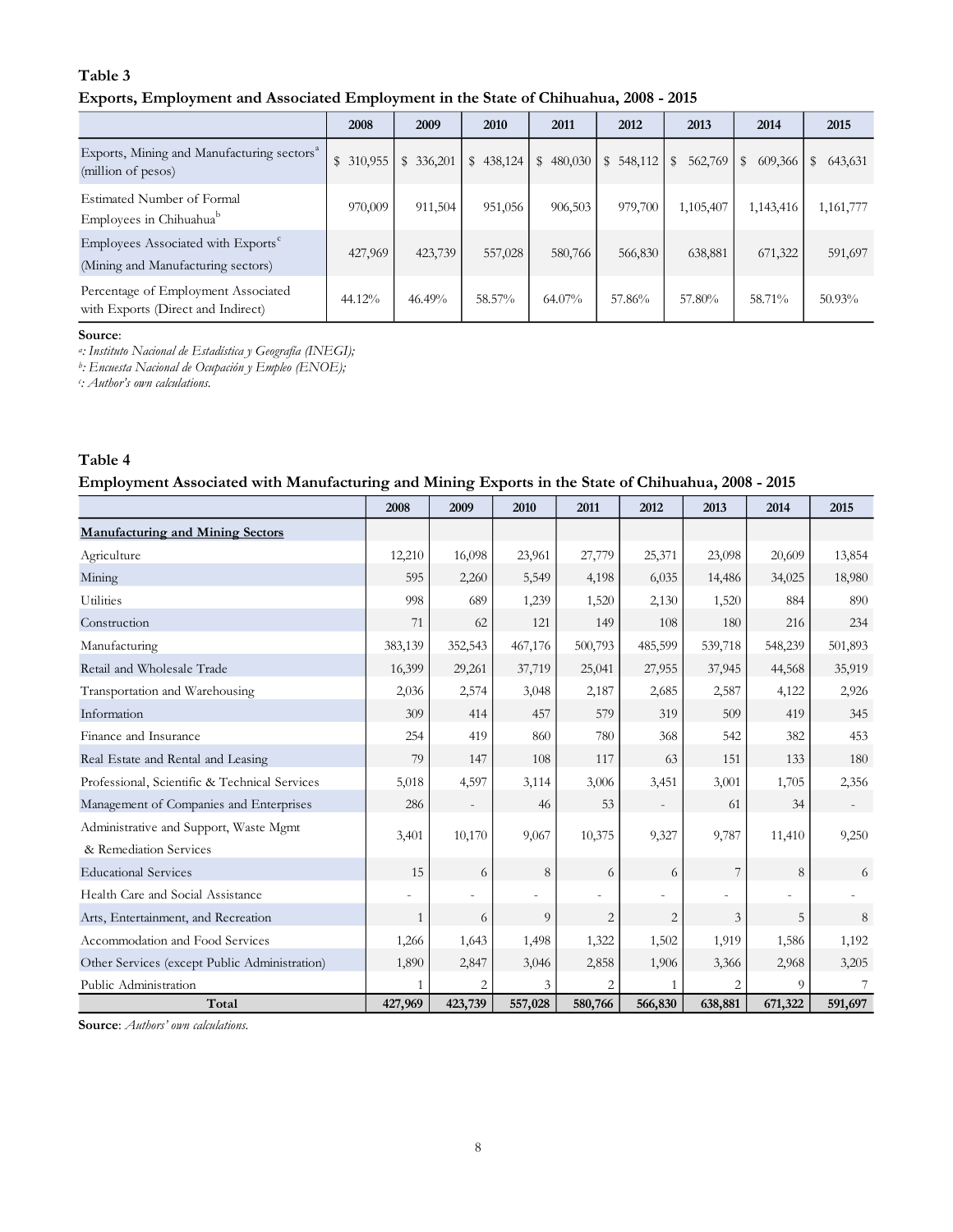## **Discussion**

This analysis examines the relationship between employment and exports in the State of Chihuahua. It indicates that about half of the formal employment in the State can be directly or indirectly associated with exporting activities. In fact, during 2011 the percentage of formal sector employment peaked at almost two-thirds (64 percent) of total formal sector employment (Fig. 4).

Employment associated with manufacturing exports represents the vast majority (more than 97 percent) of the State's total estimates. After disaggregating employment into direct and indirect figures, the share of indirect employment appears relatively low, at or below 22 percent. Moreover, the indirect employment share shows a downward trend across the examined years, reaching its lowest point in 2015, the most recent observation, with 15.61 percent (Fig. 5).

A low indirect employment share with respect to total employment denotes that the amount of intermediate inputs used for the completion of products (or services) is brought from outside of the economy under analysis. The indirect employment share associated with manufacturing exports in Chihuahua (22 percent or less), implies that such volume of raw materials or intermediate inputs were imported from outside the State. Employment associated with manufacturing exports does not create a significant link with other sectors of the economy, because intermediate inputs are mostly imported. Such tendency, rather than being reverted, has been exacerbated in the most recent years. This is the result of local producers not having the opportunity of providing demanded inputs related to manufacturing exports.

Exporting activities, particularly manufacturing exports, are crucial for the economic development of the State of Chihuahua. The number of employees in the State associated with exporting activities is substantial. Additionally, a relatively large number of employees working in the formal economy in

Chihuahua is associated with the extensive exporting activities. Chihuahua's informal employment estimates represent about 35 percent of the total, while states with low exporting activities exhibit larger informal employment, of 50 percent or higher.<sup>35</sup> Having a large number of employees working in the formal economy represents additional benefits to state and federal governments due to a greater tax payer base.

Encouraging manufacturing exports may be a prosperous strategy for stimulating the economic development of the State of Chihuahua. However, incorporating local suppliers of products and services into the supply chain of exporting related businesses in the State remains a challenging task and a key priority for the future. It can be the case that local suppliers are not aware of the potential business expansion they could obtain from incorporating their products or services into the Chihuahua supply chain of exporting related businesses. Conversely, local suppliers may not fulfill the requirements for incorporating into the supply chain. In any case, State government should attend local businesses' conditions, and encourage them to participate in the supply chain of exporting related businesses. If this type of collaboration can be achieved, the State could maximize the benefits of a natural geographic condition, and improve the Chihuahua's economic development.

A natural extension to this study would be to quantify the contribution of exports to the creation of formal employment in Chihuahua under alternative definitions, such as workers that have access to social security. Also, it would be interesting to assess the generation of employment derived from other demand components such as household consumption, investment, and public expenditure.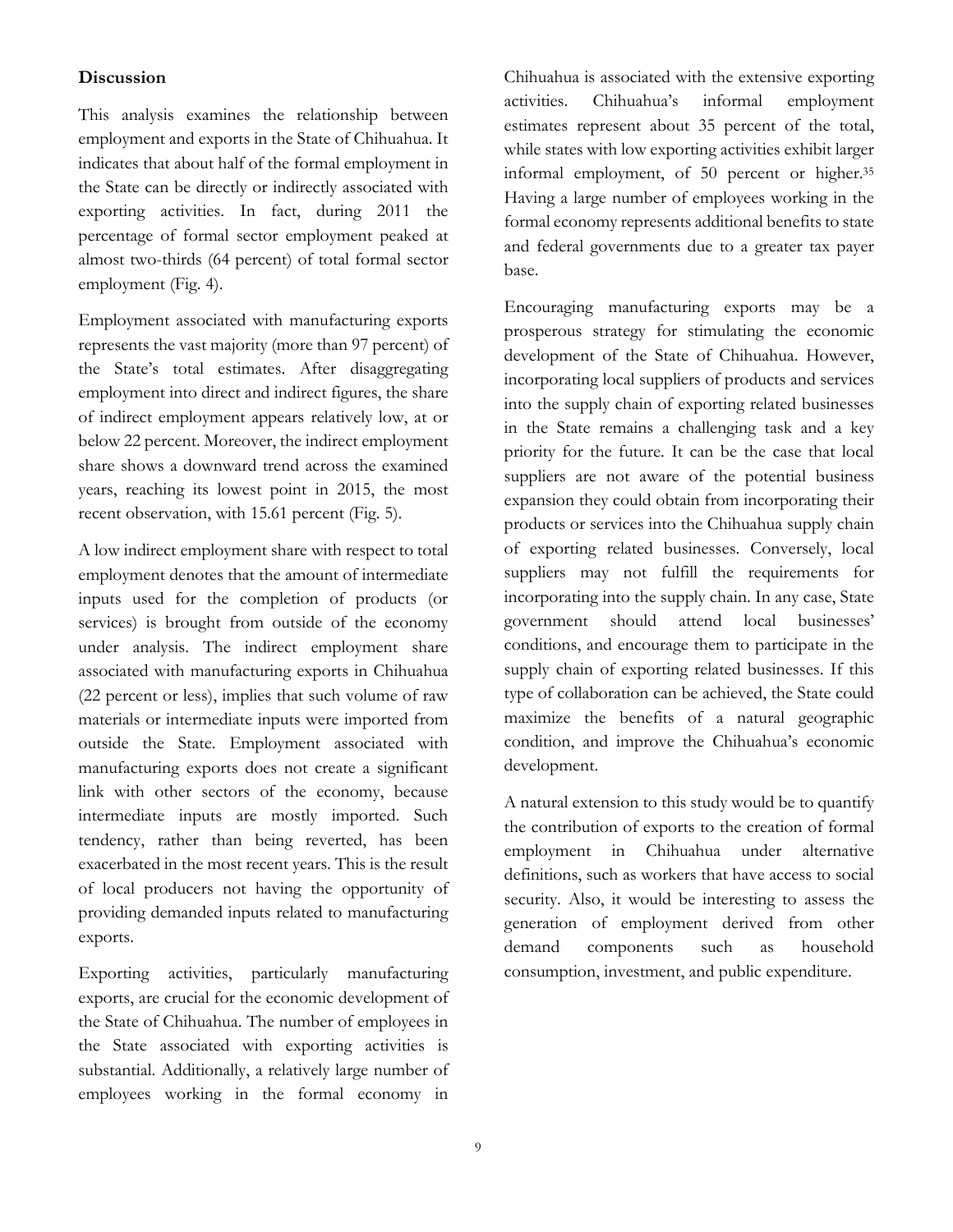### **Table 5.**

|  |  | Employment Associated with Manufacturing Exports in the State of Chihuahua, 2008 - 2015 |  |
|--|--|-----------------------------------------------------------------------------------------|--|
|  |  |                                                                                         |  |

|                                                                            | 2008    | 2009    | 2010    | 2011    | 2012    | 2013    | 2014    | 2015    |
|----------------------------------------------------------------------------|---------|---------|---------|---------|---------|---------|---------|---------|
| Employees Associated with<br>Manufacturing Exports                         | 427,694 | 420,654 | 550,930 | 574,544 | 559,882 | 626,677 | 646,623 | 576,369 |
| Employees Associated with<br>Manufacturing Sector; Direct                  | 349,393 | 329,327 | 440,882 | 471,557 | 453,403 | 506,946 | 525,542 | 486,415 |
| Employees Associated with<br>Manufacturing Exports; Indirect               | 78,301  | 91,327  | 110,048 | 102,987 | 106,479 | 119,730 | 121,081 | 89,954  |
| Percentage of Direct Employment<br>Associated with Manufacturing Exports   | 81.69%  | 78.29%  | 80.02%  | 82.07%  | 80.98%  | 80.89%  | 81.27%  | 84.39%  |
| Percentage of Indirect Employment<br>Associated with Manufacturing Exports | 18.31%  | 21.71%  | 19.98%  | 17.93%  | 19.02%  | 19.11%  | 18.73%  | 15.61%  |

**Source**: *Author's own calculations.*



#### **Figure 4**

**Associated Employment with Manufacturing and Mining Exports as a Share of Formal Employment in Chihuahua, 2008-2015**

**Source**: *Author's own calculations.*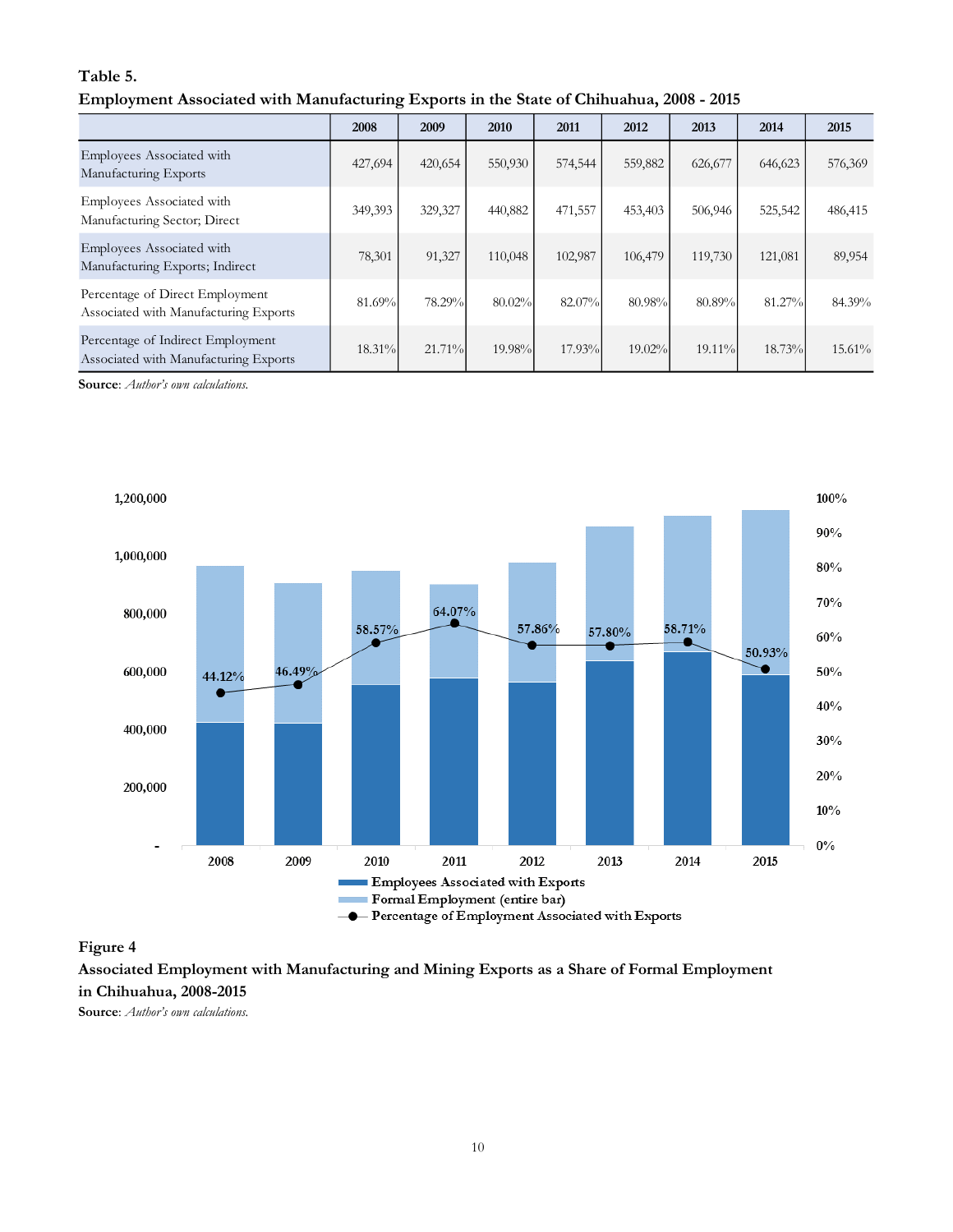

**Figure 5**

**Direct and Indirect Employment Associated with Manufacturing Exports in Chihuahua, 2008 - 2015 Source**: *Author's own calculations*

#### **This report was completed by:**

Joana Chapa, Ph.D. Associate Professor Department of Economics Universidad Autónoma de Nuevo León

Manuel Reyes, D.E.D. Research Associate The Hunt Institute for Global Competitiveness University of Texas at El Paso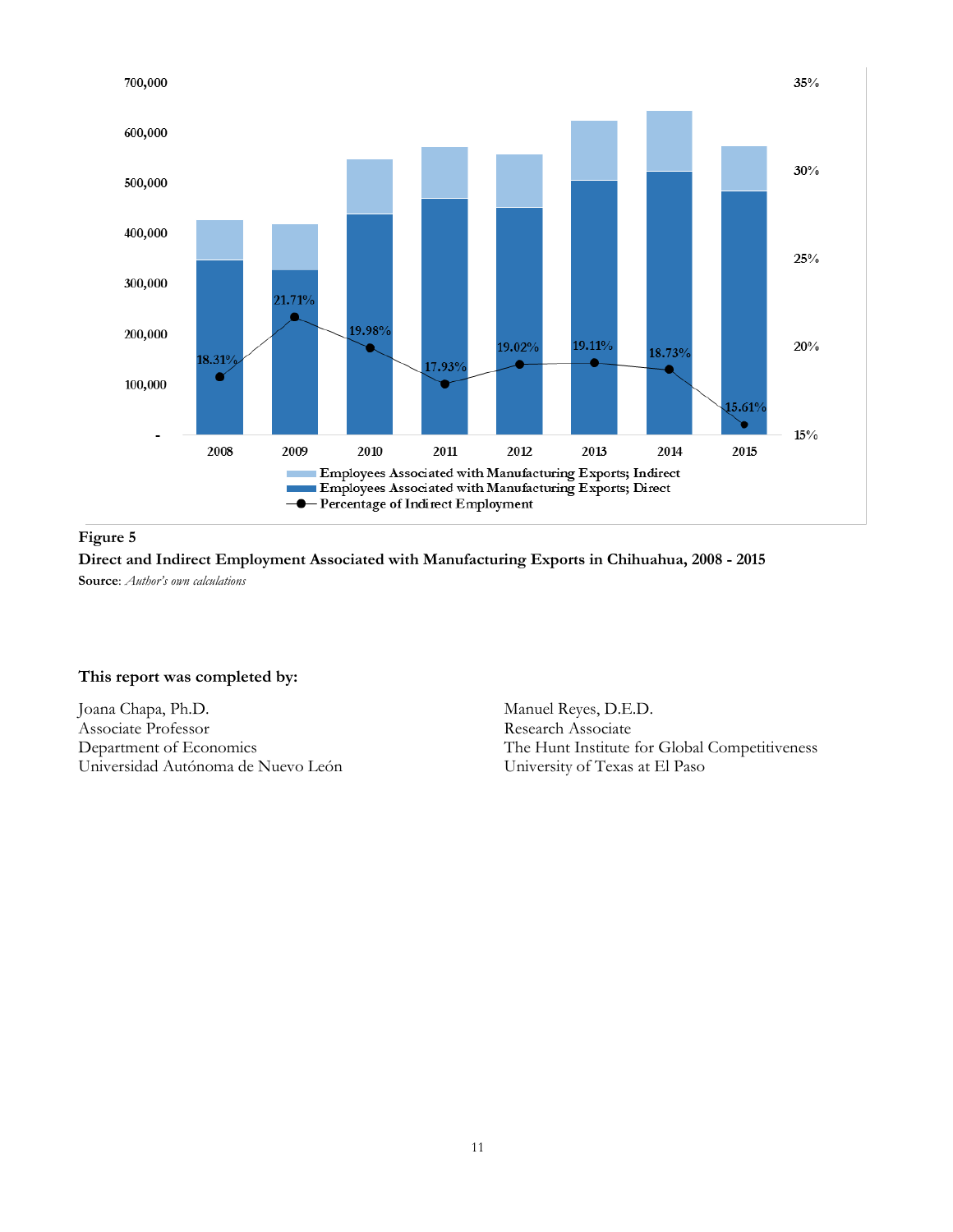## **Appendix.**

## **Table 1A**

# **Employment Associated with Manufacturing and Mining Exports (uncombined)**

**in the State of Chihuahua, 2008-2015**

|                                                  | 2008             | 2009           | 2010    | 2011           | 2012           | 2013                     | 2014    | 2015    |
|--------------------------------------------------|------------------|----------------|---------|----------------|----------------|--------------------------|---------|---------|
| <b>Manufacturing Sector</b>                      |                  |                |         |                |                |                          |         |         |
| Agriculture                                      | 12,209           | 16,086         | 23,937  | 27,735         | 25,324         | 23,061                   | 20,592  | 13,844  |
| Mining                                           | 472              | 776            | 1,739   | 1,111          | 2,007          | 5,439                    | 11,967  | 5,806   |
| <b>Utilities</b>                                 | 996              | 676            | 1,207   | 1,460          | 2,038          | 1,459                    | 856     | 854     |
| Construction                                     | 69               | 48             | 84      | 90             | 72             | 123                      | 153     | 162     |
| Manufacturing                                    | 383,101          | 352,286        | 466,717 | 500,007        | 484,704        | 538,844                  | 547,786 | 501,555 |
| Retail and Wholesale Trade                       | 16,377           | 28,878         | 37,044  | 24,361         | 27,248         | 37,024                   | 43,545  | 35,145  |
| Transportation and Warehousing                   | 2,032            | 2,534          | 2,986   | 2,125          | 2,624          | 2,530                    | 4,037   | 2,869   |
| Information                                      | 308              | 402            | 439     | 544            | 300            | 480                      | 399     | 327     |
| Finance and Insurance                            | 252              | 391            | 786     | 688            | 333            | 494                      | 349     | 417     |
| Real Estate and Rental and Leasing               | 79               | 143            | 103     | 110            | 59             | 141                      | 126     | 170     |
| Professional, Scientific, and Technical Services | 4,972            | 4,252          | 2,815   | 2,614          | 3,089          | 2,702                    | 1,542   | 2,144   |
| Management of Companies and Enterprises          | 282              |                | 40      | 44             |                | 52                       | 29      |         |
| Administrative and Support, Waste Mgmt           | 3,387            | 9,846          | 8,693   | 9,776          | 8,895          | 9,355                    | 10,933  | 8,888   |
| & Remediation Services                           |                  |                |         |                |                |                          |         |         |
| <b>Educational Services</b>                      | 15               | 6              | 8       | 6              | 6              | $\boldsymbol{7}$         | $\,8\,$ | 6       |
| Health Care and Social Assistance                |                  |                |         |                |                |                          |         |         |
| Arts, Entertainment, and Recreation              | $\mathbf{1}$     | 6              | 9       | $\mathbf{2}$   | $\overline{c}$ | 3                        | 5       | 8       |
| Accommodation and Food Services                  | 1,259            | 1,561          | 1,398   | 1,189          | 1,380          | 1,771                    | 1,470   | 1,110   |
| Other Services (except Public Administration)    | 1,884            | 2,762          | 2,922   | 2,682          | 1,801          | 3,190                    | 2,821   | 3,057   |
| Public Administration                            | $\mathbf{1}$     | $\overline{c}$ | 3       | $\overline{c}$ | $\mathbf{1}$   | $\overline{2}$           | 9       | 7       |
| Total                                            | 427,694          | 420,654        | 550,930 | 574,544        | 559,882        | 626,677                  | 646,623 | 576,369 |
| <b>Mining Sector</b>                             |                  |                |         |                |                |                          |         |         |
| Agriculture                                      | $\mathbf{1}$     | 12             | 24      | 44             | 47             | 37                       | 17      | 9       |
| Mining                                           | 124              | 1,484          | 3,810   | 3,087          | 4,028          | 9,047                    | 22,058  | 13,175  |
| <b>Utilities</b>                                 | $\mathbf{2}$     | 13             | 33      | 59             | 92             | 61                       | 28      | 36      |
| Construction                                     | $\overline{c}$   | 14             | 37      | 59             | 37             | 57                       | 63      | 71      |
| Manufacturing                                    | 39               | 258            | 458     | 787            | 895            | 874                      | 454     | 338     |
| Retail and Wholesale Trade                       | 22               | 383            | 675     | 680            | 707            | 921                      | 1,023   | 774     |
| Transportation and Warehousing                   | 3                | 40             | 62      | 62             | 61             | 57                       | 86      | 57      |
| Information                                      | $\mathbf{1}$     | 12             | 18      | 34             | 20             | 29                       | 20      | 18      |
| Finance and Insurance                            | $\overline{2}$   | 28             | 74      | 92             | 35             | 49                       | 33      | $37\,$  |
| Real Estate and Rental and Leasing               |                  | 5              | 5       | 8              | 5              | 10                       | 7       | 11      |
| Professional, Scientific, and Technical Services | 47               | 346            | 298     | 392            | 362            | 299                      | 163     | 212     |
| Management of Companies and Enterprises          | $\mathbf 5$      |                | 6       | 9              |                | $\,8\,$                  | 4       |         |
| Administrative and Support, Waste Mgmt           | 14               | 324            | 374     | 599            | 432            | 431                      | 477     | 361     |
| & Remediation Services                           |                  |                |         |                |                |                          |         |         |
| <b>Educational Services</b>                      | $\boldsymbol{0}$ |                |         |                |                |                          |         |         |
| Health Care and Social Assistance                |                  |                |         |                |                |                          |         |         |
| Arts, Entertainment, and Recreation              | $\boldsymbol{0}$ |                | ۰,      |                |                | $\overline{\phantom{a}}$ |         |         |
| Accommodation and Food Services                  | 7                | 82             | 100     | 133            | 122            | 148                      | 117     | 82      |
| Other Services (except Public Administration)    | 6                | 85             | 124     | 176            | 105            | 176                      | 147     | 148     |
| Public Administration                            | $\theta$         |                |         |                |                |                          |         |         |
| Total                                            | $274\,$          | 3,085          | 6,098   | 6,221          | 6,948          | 12,205                   | 24,699  | 15,328  |

**Source**: *Author's calculations.*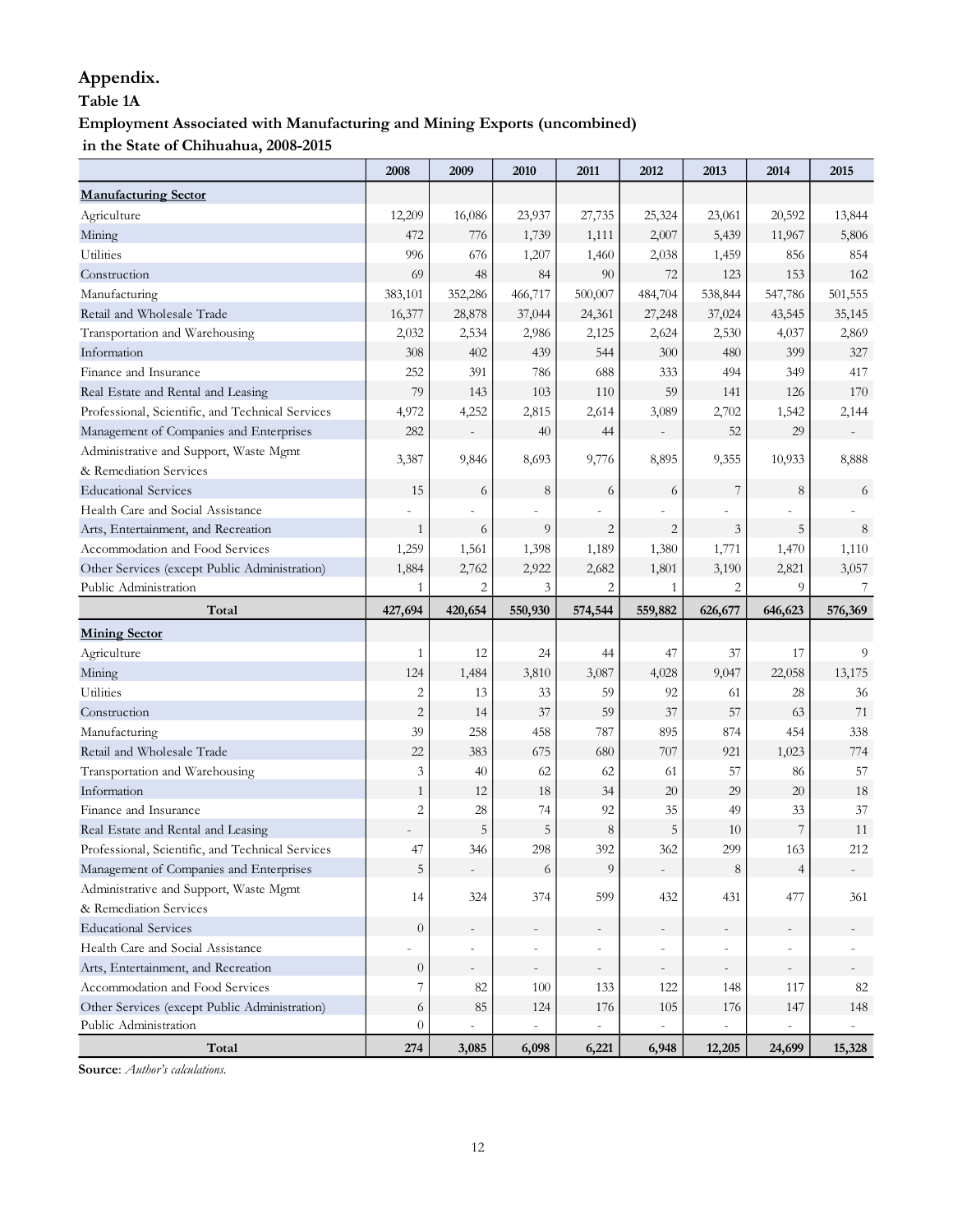## **Works Cited**

 $\overline{a}$ 

- <sup>1</sup> Sanchez-Reaza, Javier, and Andres Rodriguez-Pose. 2002. "The Impact of Trade Liberalization on Regional Disparities in Mexico." Growth and Change, 33(4). 72-90.
- <sup>2</sup> The World Bank; DataBank, World Development Indicators. 2017. Accessed May 9, 2017. http://databank.worldbank.org/data/reports.aspx?source=2&country=MEX#
- <sup>3</sup> Instituto Nacional de Estadística y Geografía. 2017. Accessed May 9, 2017. http://www.inegi.org.mx/est/contenidos/proyectos/registros/economicas/exporta\_ef/default.aspx

<sup>4</sup> Ibid.

- <sup>5</sup> Encuesta Nacional de Ocupación y Empleo. Accessed May 9, 2017. http://www3.inegi.org.mx/Sistemas/infoenoe/Default\_15mas.aspx?s=est&c=27736
- <sup>6</sup> Secretaria de Economia. 2016. *Programa Sectorial 2010-2016.* Chihuahua, Mexico: Gobierno del Estado de Chihuahua.
- 7 Instituto Nacional de Estadística y Geografía. 2017. Accessed May 9, 2017. http://www.inegi.org.mx/est/contenidos/proyectos/cn/pibe/
- <sup>8</sup> Fosu, Kwasi. 1990. "Exports composition and the impact of exports on economic growth of developing economies." *Economic Letters, 34.* 67-71.
- <sup>9</sup> Emery, Robert F. 1967. "The relation of exports and economic growth." *Kyklos 20(2).* 470-486.
- <sup>10</sup> Michaely, Michael. 1977. "Exports and growth: An empirical investigation ." *Journal of Development Economics 4.* 49-53.
- <sup>11</sup> Syron, Richard F., and Brendan M. Walsh. 1968. "The relation of exports and economic growth: a note." *Kyklos 21(3).* 541-545.
- <sup>12</sup> Jung, Woo S., and Peyton J. Marshall. 1985. "Exports, Growth and Causality in Developing Countries." *Journal of Development Economics 18.* 1-12.
- <sup>13</sup> Xu, Zhenhui. 1996. "On the Causality between Export Growth and GDP Growth: An Empirical Reinvestigation." *Review of International Economics 4(2).* 172-184.
- <sup>14</sup> Tyler, William. 1981. "Growth and Export Expansion in Developing Countries ." *Journal of Development Economics 9.* 121-130.
- <sup>15</sup> Balassa, Bela. 1985. "Exports, Policy Choices, and Economic Growth in Developing Countries after the 1973 Oil Shock." *Journal of Development Economics 18.* 23-35.
- <sup>16</sup> Fosu, Kwasi. 1990. "Exports composition and the impact of exports on economic growth of developing economies." *Economic Letters, 34.* 67-71.
- <sup>17</sup> Radelet, Steven. 1999. "Manufactured Exports, Export Platforms, and Economic Growth." *Cambridge, MA: CAER Discussion Paper 43. Harvard Institute for International Development*., 1-48.

<sup>18</sup> Ibid.

<sup>19</sup> Dizaji, Monireh, and Arash Ketabforoush Badri. 2014. "The Effect of Exports on Employment in Iran's Economy." *Journal of Art, Social Science and Humanities, Vol. 2(6).* 081-088.

- <sup>21</sup> Kiyota, Kozo. 2014. "Exports and Employment in China, Indonesia, Japan and Korea." *OECD Trade Policy Papers, No. 166, OECD Publishing*. 1-38.
	- Von Uexkull, Erick. 2012. "Regional Trade and Employment in ECOWAS." *International Labour Office; Employment Sector, Employment Working Paper No.114.* 1-44.

 $20$  Ibid.